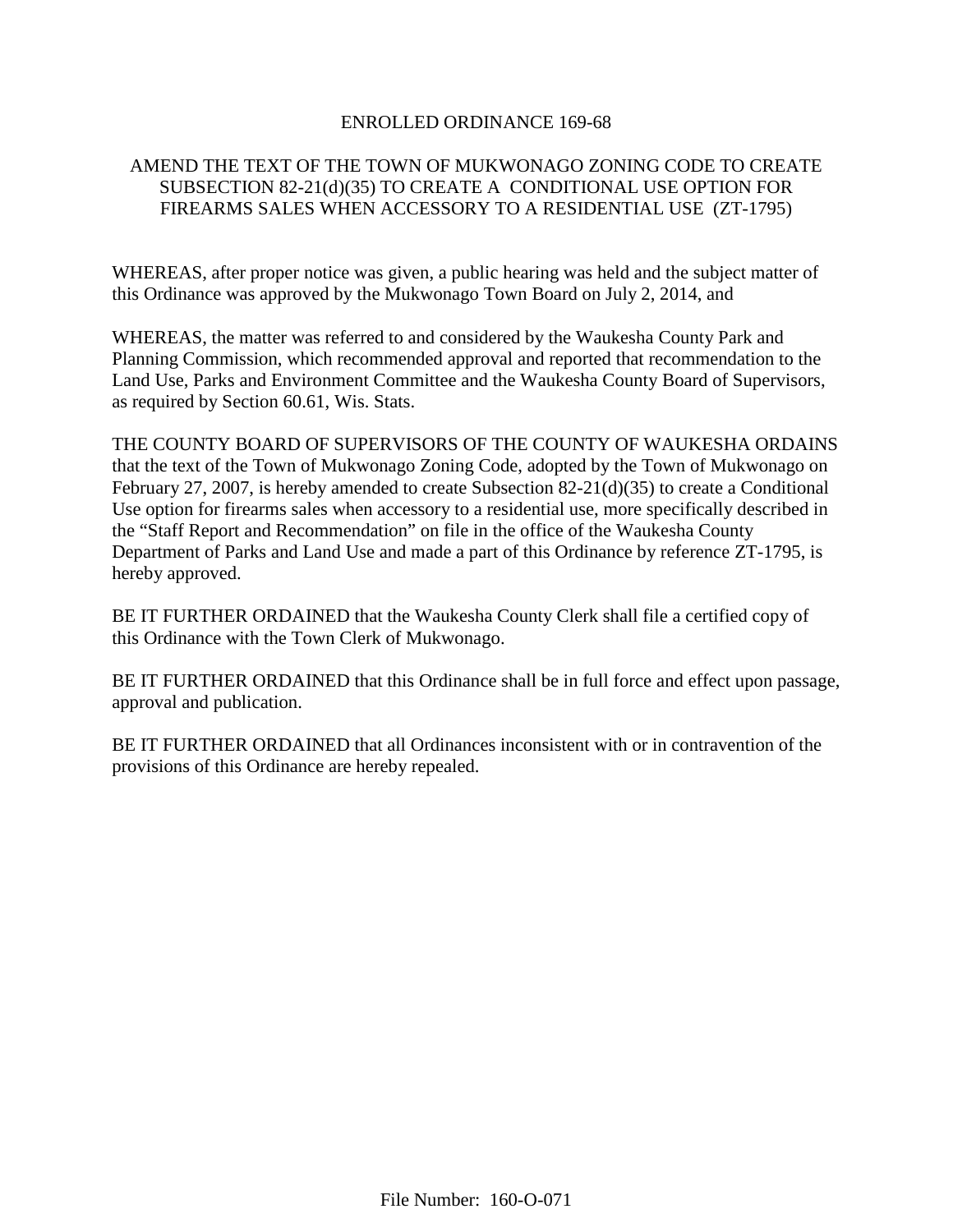# AMEND THE TEXT OF THE TOWN OF MUKWONAGO ZONING CODE TO CREATE SUBSECTION 82-21(d)(35) TO CREATE A CONDITIONAL USE OPTION FOR FIREARMS SALES WHEN ACCESSORY TO A RESIDENTIAL USE (ZT-1795)

Presented by: Land Use, Parks, and Environment Committee

aehe Pauline T. Jaske, Chai Jim Batzko Jennifer Grant eith Hammit Eric Highum 1 d de es William Mitchell Illinava Thomas J/Schellinger

The foregoing legislation adopted by the County Board of Supervisors of Waukesha County, Wisconsin, was presented to the County Executive on:

Date: Kathleen Novack, County Clerk

The foregoing legislation adopted by the County Board of Supervisors of Waukesha County, Wisconsin, is hereby:

| Approved: |  |
|-----------|--|
| Vetoed:   |  |
| Date:     |  |

Daniel P. Vrakas, County Executive

169-O-071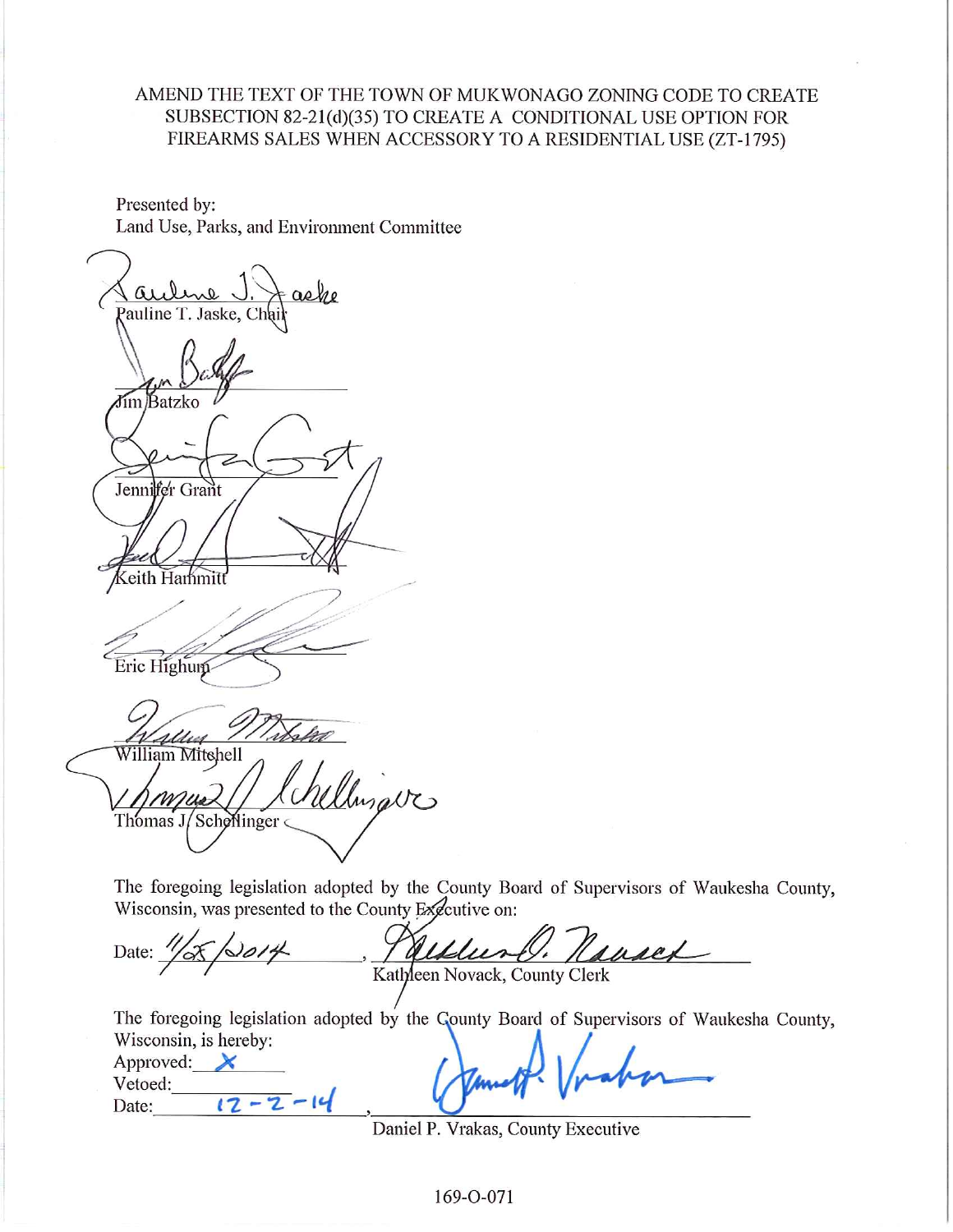The Waukesha County Park and Planning Commission after giving consideration to the subject matter of the Ordinance to amend the Town of Mukwonago Zoning Ordinance hereby recommends approval of ZT-1795 (Text Amendment) in accordance with the attached "Staff Report and Recommendation".

PARK AND PLANNING COMMISSION

i.

October 16, 2014

Wansna James Siepmann, Chairperson Robert Peregrine **Richard Morris** Gary Goodchild

Ubsent William Mitchell

**Robert Hamilton** 

Referred on: 11/06/14

File Number: 169-O-071

Referred to: LU  $\overline{2}$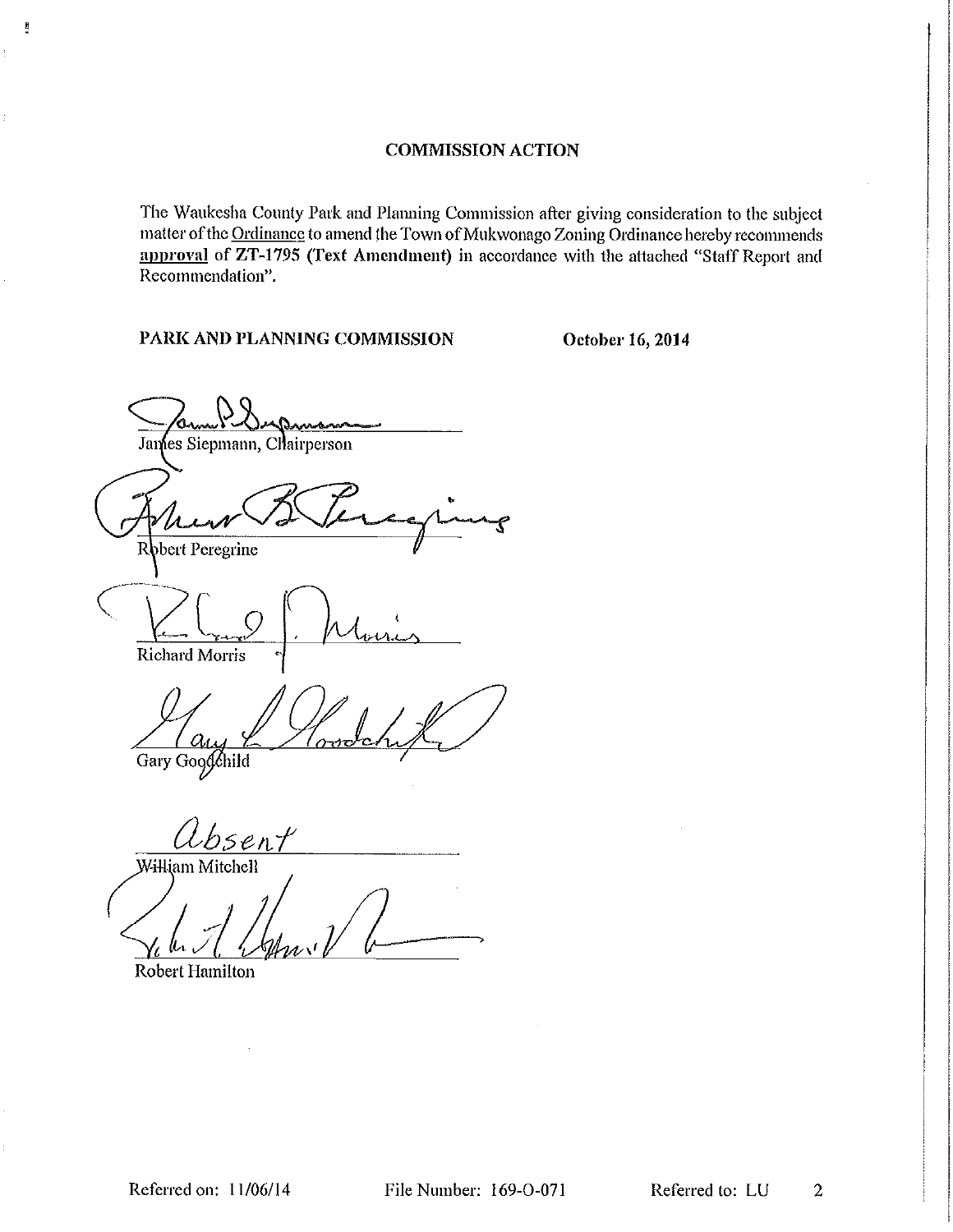# WAUKESHA COUNTY DEPARTMENT OF PARKS AND LAND USE STAFF REPORT AND RECOMMENDATION **TEXT AMENDMENT**

**FILE NO.:** 

ZT-1795

DATE:

September 18, 2014

PETITIONER:

Town of Mukwonago Board Town of Mukwonago Hall W320 S8315 Beulah Road Mukwonago, WI 53149

## **NATURE OF REQUEST:**

Create Subsection 82-21(d)(35) of the Town of Mukwonago Zoning Code (Town Ordinance 2014-O-18) to create a Conditional Use option for firearms sales when accessory to a residential use.

PUBLIC HEARING DATE:

July 2, 2014.

# **PUBLIC REACTION:**

None.

## TOWN PLAN COMMISSION:

On July 2, 2014, the Town of Mukwonago Plan Commission unanimously recommended in favor of the proposed amendments. One Commissioner that could not be present at the meeting expressed written comments regarding traffic and safety, and noted concern about retail businesses in residential settings. She suggested that such a business might be more appropriate in a designated commercial area.

# TOWN BOARD ACTION:

On July 2, 2014, the Town of Mukwonago Town Board approved the Zoning Ordinance Amendments as recommended by the Town Plan Commission on a four to one vote.

# **OTHER CONSIDERATIONS:**

The Town of Mukwonago is proposing amendments to the Town Zoning Code to create a conditional use (CU) option that would be available for individuals seeking Federal Firearms Licenses within residential zoning districts. The Bureau of Alcohol, Tobacco, Firearms and Explosives (ATF) requests zoning approval from local units of government prior to issuing federal firearms licenses to individuals or entities. This new CU option would allow for a process whereby individuals could seek zoning authorization for limited firearm sales from residential properties, whereas, the Town code does not currently provide for such a specified option within residential zoning districts.

The County has had several requests for gunsmithing or for sales or transfers of firearms at residential properties over the years. Similar to other limited retail operations, the County codes do not, by right, allow for retail sales of products from residential properties except for certain limited exceptions. Accordingly, because of the lack of specific zoning code parameters to address such uses, the County has regulated said activities under the "unspecified" Conditional Use provisions of the code. As part of the Conditional Use process, the Waukesha County Park and Planning Commission, upon recommendation of the respective town, has considered and conditioned approval of such limited operations based upon a fairly standard set of approval

Referred on: 11/06/14

File Number: 169-O-071

Referred to: LU 3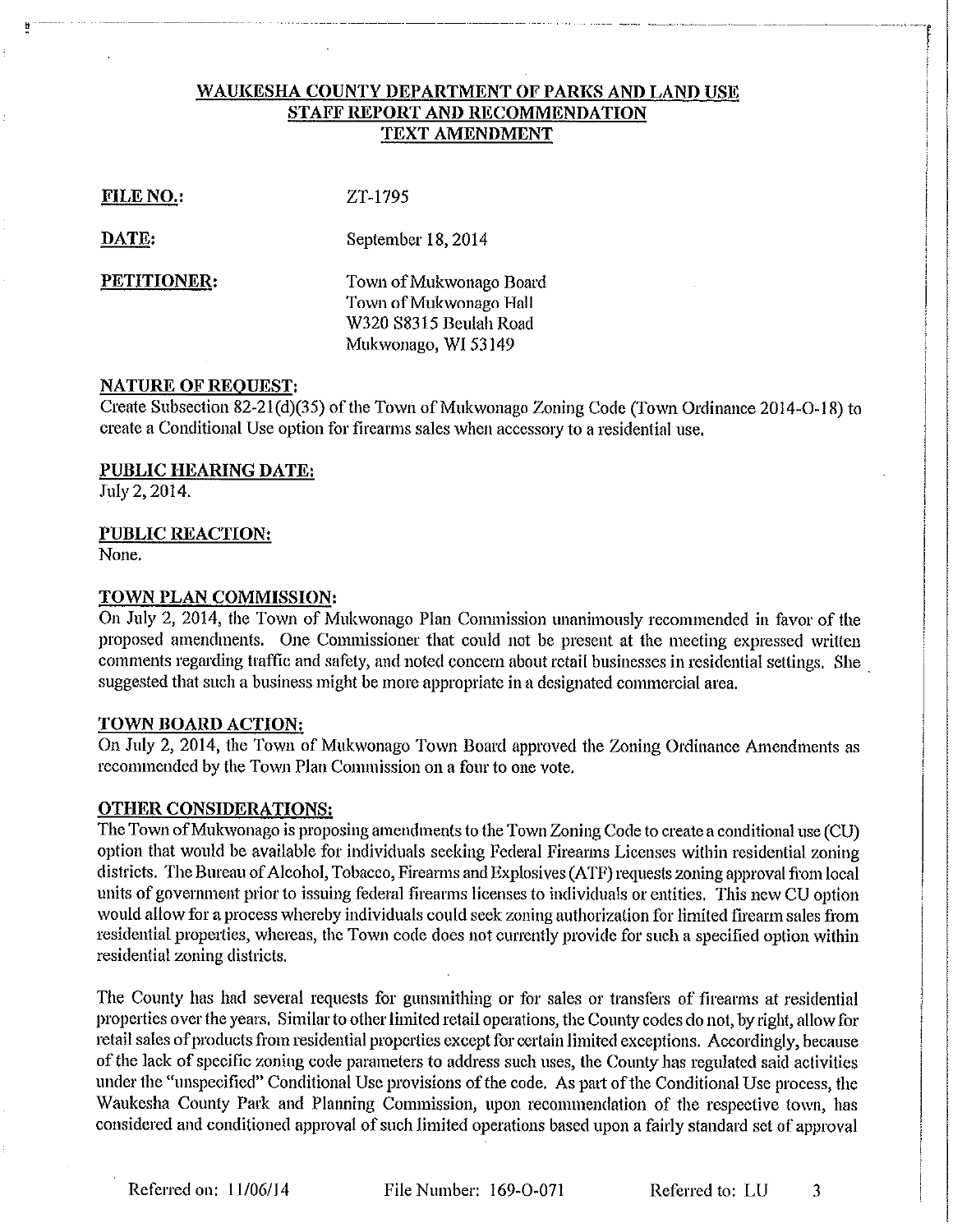### ZT-1795 Town of Mukwonago Text Amendments

### Page 2

guidelines. Such conditions typically include limits on hours of operation, signage, and a requirement that a federal license be maintained, etc. Tim Schwecke, the Town of Mukwonago Planner, asked our office for copies of some recent example Conditional Use Permits for such operations so that he had a sort of template to work from in drafting the proposed amendments.

The proposed Conditional Use requirements are detailed in the attached ordinance. Specifically, the Town's proposed criteria require that an ATF firearms license be obtained with a copy filed with the Town Clerk, that their be no non-household employees on the site, that hours of operation be by appointment only, that no test firing be done on-site, etc. As with any type of Conditional Use, the Town is charged with analyzing specific CU requests to ensure that the granting of a Conditional Use will not violate the intent of the Town Plan and Zoning Ordinance, that proposals won't be contrary to public health, safety or general welfare or be hazardous, offensive or a nuisance.

### **STAFF RECOMMENDATION:**

It is the opinion of the Planning and Zoning Division Staff that the proposed text amendments be approved. Gunsmithing is a trade that has long been conducted from residential properties and this new zoning option will allow for similar type uses to be considered in such settings. The Conditional Use process will ensure that appropriate limits on the amount of customer traffic and other similar factors be considered so as to allow for compatibility of uses within neighborhoods. It is the opinion of Staff, that providing a clear set of expectations for such uses will minimize the potential for negative neighborhood impacts such as too much traffic or unlicensed operators.

Respectfully submitted,

Jason Fruth

**Jason Fruth** Planning and Zoning Manager

Attachment: Town Ordinance 2014-O-18

N:\PRKANDLU\Planning and Zoning\Rezones\Staff Reports\1795 Text Amendments mkt.doc

File Number: 169-O-071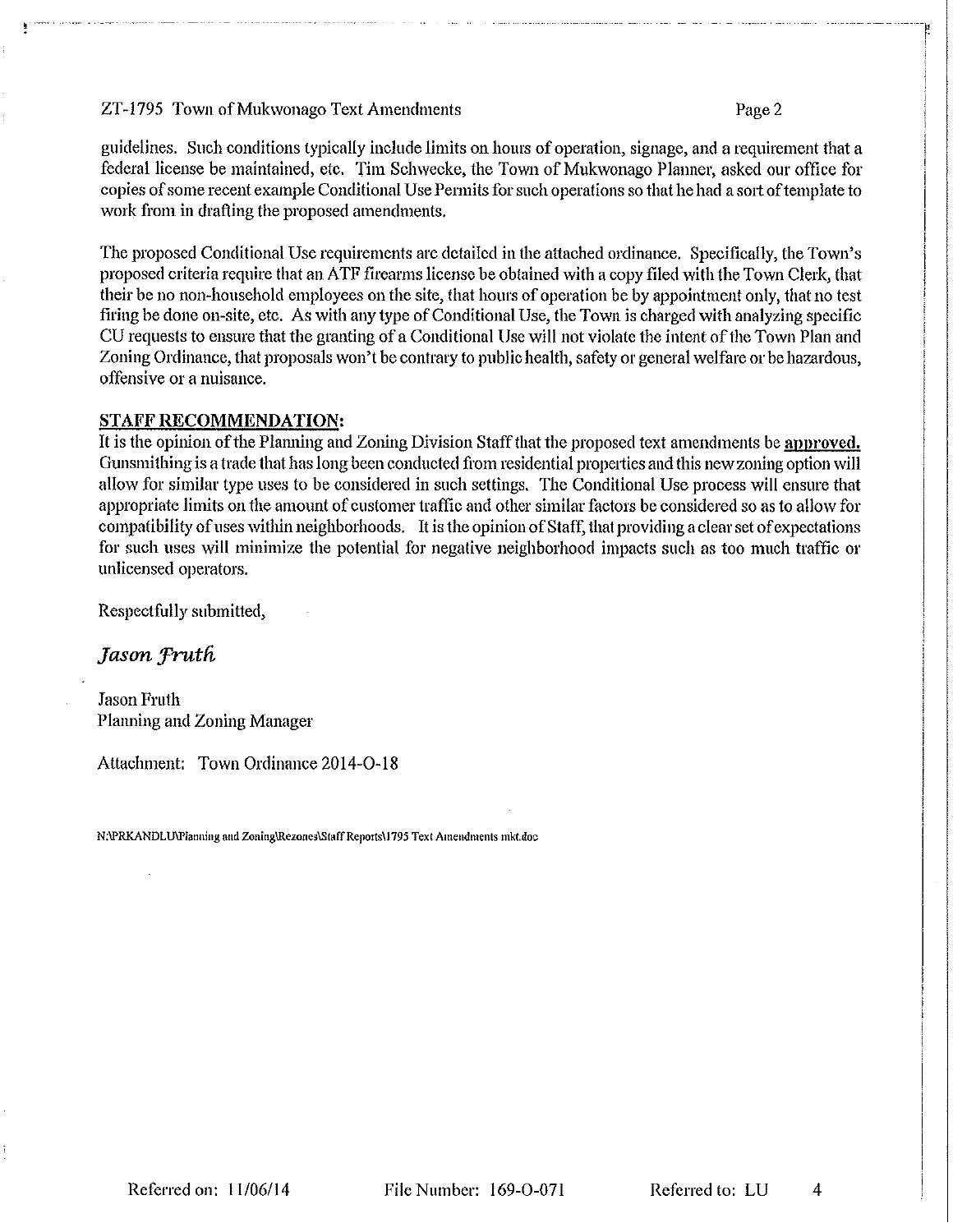#### **STATE OF WISCONSIN**

#### **WAUKESHA COUNTY**

#### ORDINANCE 2014-O-18

TOWN OF MUKWONAGO

# AN ORDINANCE TO CREATE SUBSECTION 82-21(d)(35) OF THE TOWN OF MUKWONAGO MUNICIPAL CODE RELATED TO ALLOWING FEDERAL FIREARM LICENSES AS CONDITIONAL USES WHEN ACCESSORY TO A RESIDENTIAL USE

WHEREAS, the Town Board for the Town of Mukwonago adopted a zoning code for the Town of Mukwonago in 1953 and has amended it from time to time since then; and

WHEREAS, that zoning code is codified as Chapter 82 of the Town of Mukwonago Municipal Code, titled "Zoning," and

WHEREAS, the Town Board for the Town of Mukwonago prepared a recommended ordinance to update the Town zoning code with regard to allowing federal firearm licenses (FFLs) as conditional uses when accessory to a residential use in a residential or agricultural zoning district: and

WHEREAS, the Town Clerk for the Town of Mukwonago has properly referred the matter to the Plan Commission and to the Waukesha County Park and Planning Commission, pursuant to Section 82-265(c) of the Town of Mukwonago Zoning Code; and

WHEREAS, the Town Board has conducted the necessary investigation, and scheduled a public hearing for the Plan Commission and the Town Board, pursuant to Section 82-265(c)(2) of the Town of Mukwonago Zoning Code; and

WHEREAS, upon due notice as required by Section 82-267(a), the Town Board held a public hearing on July 2, 2014 pursuant to Section 82-265(d) of the Town of Mukwonago Zoning Code along with the Plan Commission; and

WHEREAS, within a reasonable time after the hearing, the Plan Commission has reported its recommendation to the Town Board; and

WHEREAS, the Town Board for the Town of Mukwonago, after carefully reviewing the recommendation of the Plan Commission for the Town of Mukwonago and having given the matter due consideration having determined that all procedural requirements and notice requirements have been satisfied, and having based its determination on the effect of the adoption of the ordinance on the health, safety and welfare of the community and the preservation and enhancement of property values in the community, and having given due consideration to the municipal problems involved hereby determine that the ordinance amendment will serve the public health, safety and general welfare of the Town of Mukwonago, will enhance property values in the Town and will not be hazardous, harmful, noxious, offensive or a nuisance, and will not unduly limit or restrict the use of property in the Town or for any other reason cause a substantial adverse effect on the property values and general desirability of the Town.

NOW, THEREFORE, the Town Board for the Town of Mukwonago, Waukesha County, does hereby ordain as follows:

RECEIVED

AUG 0 6 2014

DEPT OF PARKS & LAND USE

Referred on: 11/06/14

File Number: 169-O-071

Referred to: LU 5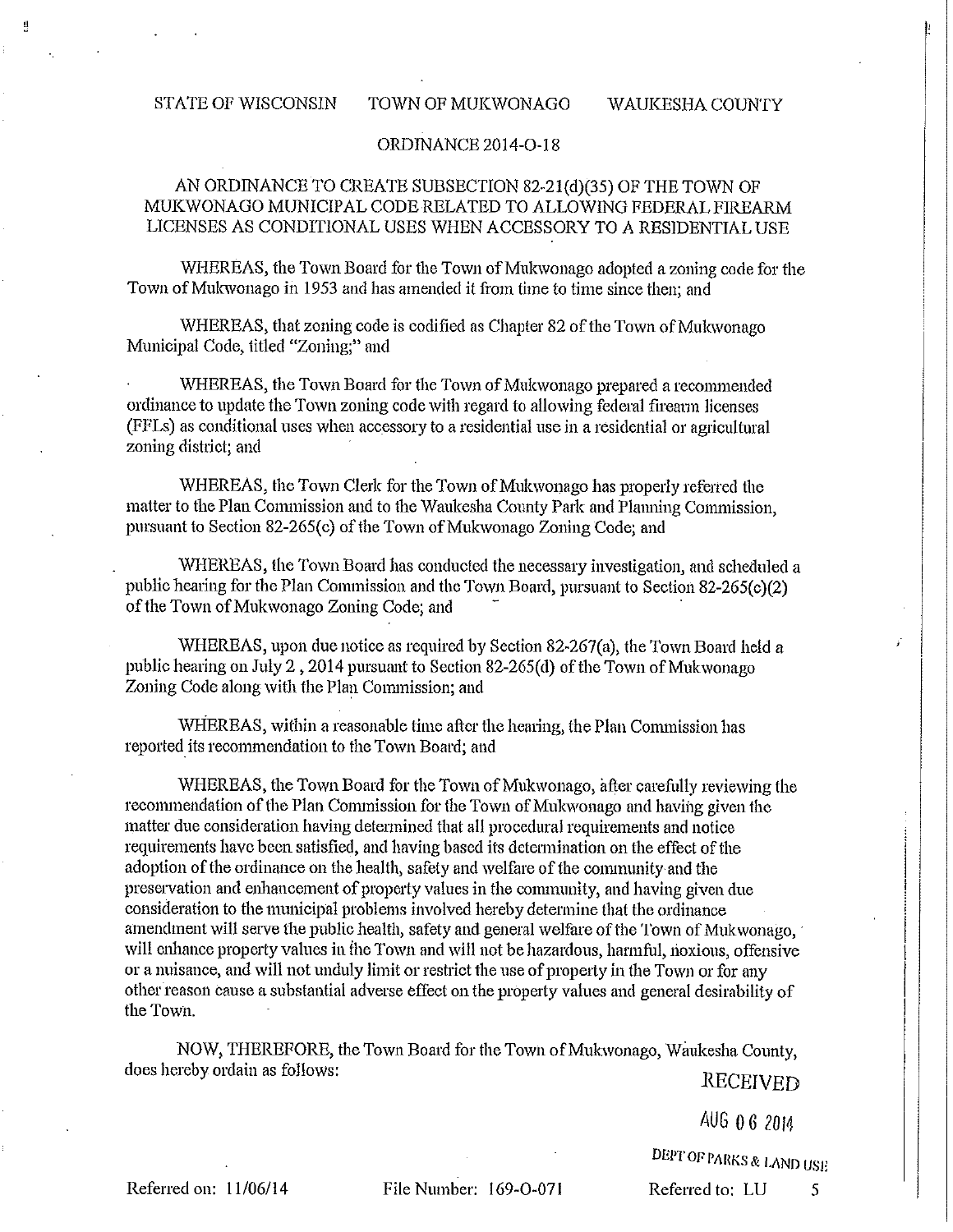Ordinance 2014-O-18 Page 2

SECTION 1. Subsection 82-21(d)(35) of Chapter 82 of the Town of Mukwonago municipal code entitled "Zoning," is hereby created to read as follows:

- Federal Firearms Licenses. Activities regulated under a Type 01 federal firearms  $(35)$ license when accessory to a single-family residential use in any zoning district, subject to all of the following:
	- The operator shall obtain a Type 01 federal firearms license from the U.S. a. Department of Justice, Bureau of Alcohol, Tobacco, Firearms, and Explosives, and maintain such license for the duration of the use. Upon issuance, the operator shall provide a copy of the approved permit to the Town of Mukwonago Town Clerk.
	- The operator shall comply with all requirements related to the  $\mathbf{b}$ . aforementioned federal firearms license. Any violation of such license constitutes a violation of this zoning code.
	- Employees working under the federal firearms license on the premises c. shall be limited to only those persons living on the premises.
	- The hours of operation shall be by appointment only. There shall be no đ. appointments before 8:00 am or after 8:00 pm.
	- Test firing of any gun on the premises is strictly prohibited. e.
	- Signage related to the business is strictly prohibited. f.
	- An approved conditional use is personal to the person or the business g. listed on the federal firearms license and is therefore not transferrable to a subsequent property owner.
	- The Plan Commission may recommend and the Town Board may establish . h. a limit on the number of number of transactions occurring on the premises (*i.e.*, to address customer traffic) to ensure the use is in keeping with the character of the surrounding area. If the Town Board does not establish such a limit at the time of approval, the Town Board reserves the right to establish a limit at any time with written notice to the operator. Additionally, the Town Board reserves the right to change any such limitation with written notice to the operator if it determines that the amount of customer traffic is having a detrimental effect on the surrounding area.
	- The conditional use permit shall be reviewed every two (2) years by the  $\mathbf{i}$ . plan commission in order to determine conformance with the terms of the permit and its compatibility with the adjacent land uses. Failure to conduct such review shall not invalidate any subsequent review or any enforcement proceeding. If it is determined that the conditional use permit is no longer compatible, or that the provisions of the permit have not been

File Number: 169-O-071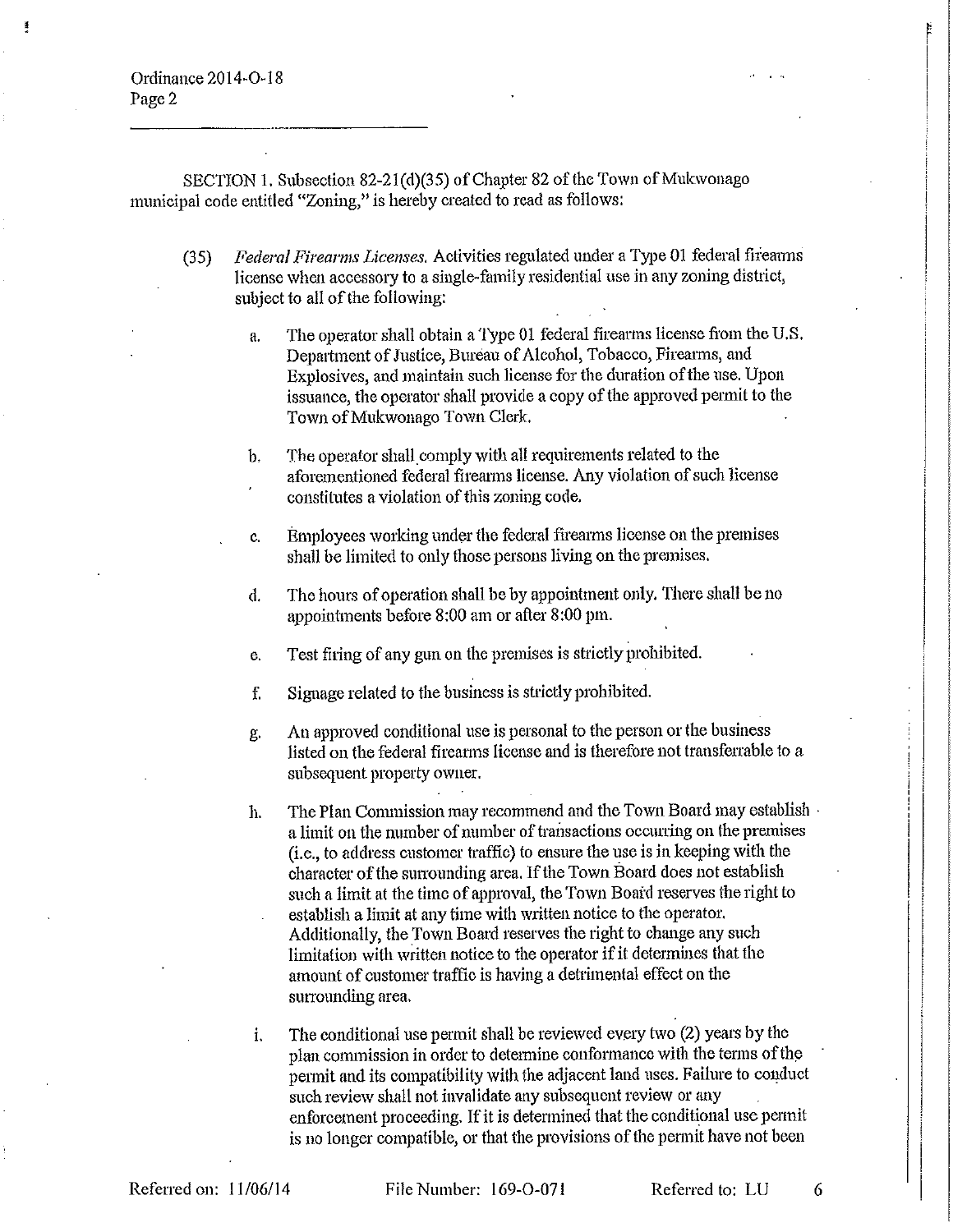complied with, the conditional use permit may be revoked or amended in accordance with the procedures set forth in this chapter.

Although the Type 01 federal firearms license obtained by the operator from the U.S. Department of Justice, Bureau of Alcohol, Tobacco, Firearms, and Explosives allows for certain activities to occur under said license, as part of the conditional use process the Town Board may by conditions imposed as part of the conditional use approval restrict or place conditions on the activities allowed under the license.

SECTION 2. SUBMITTAL TO WAUKESHA COUNTY. The Town of Mukwonago Town Clerk is directed to send three signed copies of this ordinance to the Waukesha County Clerk for approval of the Waukesha County Board of Supervisors.

SECTION 3. SEVERABILITY. Several sections of this ordinance are declared to be severable and if any section or portion thereof shall be declared by a decision of the court of competent jurisdiction to be invalid, unlawful or unenforceable, such decision shall apply only to the specific section or portion thereof directly specified in the decision, and shall not affect the validity of any other provisions, sections or portions thereof of the ordinance which shall remain. The remainder of the ordinance shall remain in full force and effect and any other ordinances whose terms are in conflict with the provisions of this ordinance are hereby repealed as to those terms that conflict.

SECTION 4. EFFECTIVE DATE. This ordinance shall take effect immediately upon passage and posting or publication as provided by law following approval by the Waukesha County Board of Supervisors.

Adopted this 2nd day of July 2014

TOWN OF MUKWONAGO

David Dubey, Town Chairman

ATTEST:

<u>as a</u>

Kathy Karalewitz, Town Administrator/Clerk

Published and posted this  $\angle$  day of  $\angle$  $~12014$ 

Referred on: 11/06/14

File Number: 169-O-071